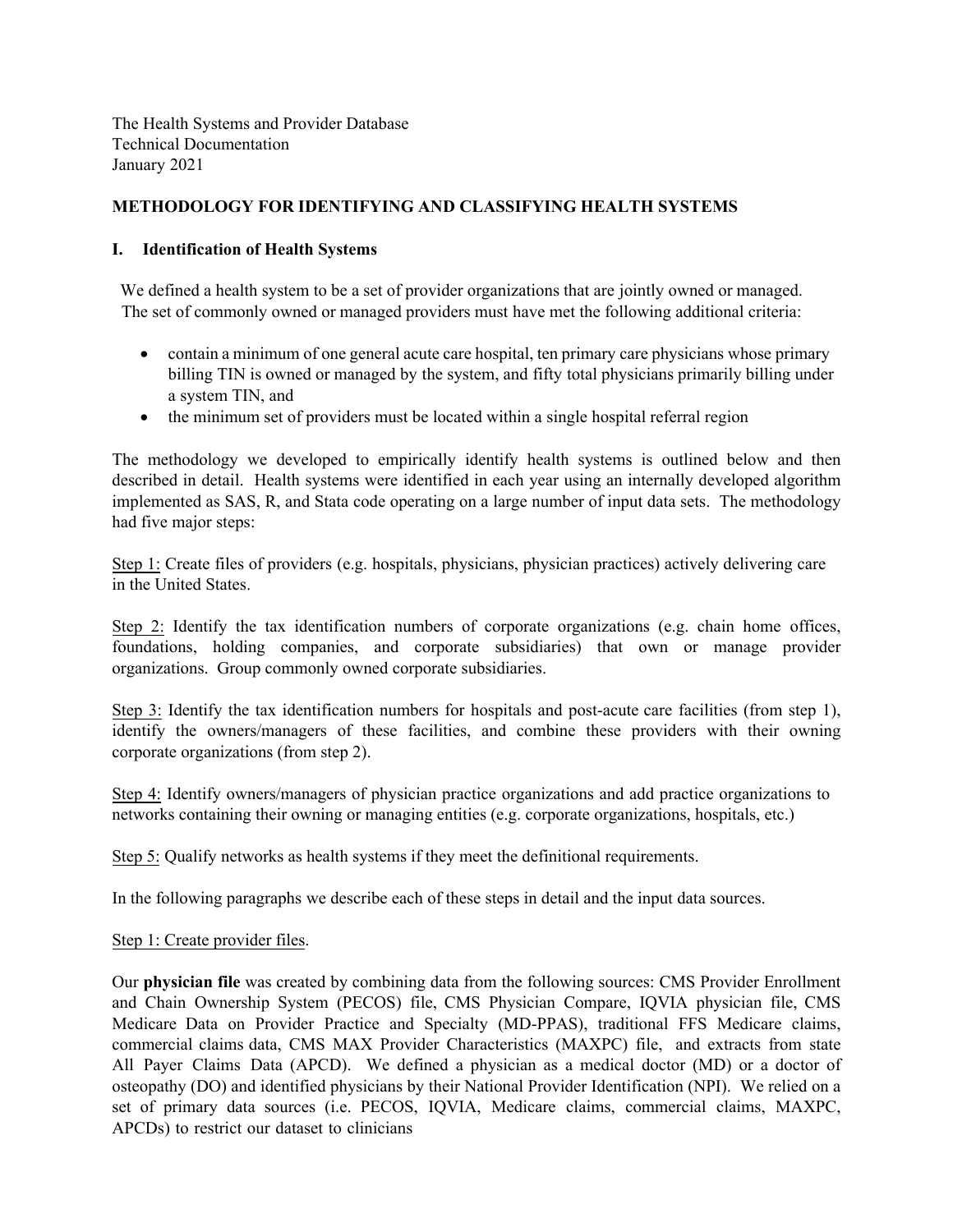who are delivering care to patients at some point during the year. We used the NPPES to identify physicians separately from other clinicians whose NPIs appeared in our primary data sources (e.g. nurse practitioners). Data from the National Plan and Provider Enumeration System (NPPES), MD-PPAS, CMS Physician Compare, IQVIA, and commercial claims were combined to classify specialty for each physician. To code physician specialty uniformly, we developed a physician specialty taxonomy based on board certifications offered by the American Board of Medical Specialties (ABMS) and mapped specialty classifications in each of the input data sets to the taxonomy. We then combined all available specialty data for each physician and assigned each physician to one of 123 ABMS terminal specialties (details are available upon request). Physicians were classified as primary care if their primary specialty is family practice, general practice, pediatrics, geriatrics, or internal medicine with no medical or surgical specialty (excluding pediatric subspecialty).

We defined a physician practice as a legal entity that is fully or partially owned by physicians (e.g. sole proprietorship, partnership) or that employs physicians actively delivering care. To create the **physician practice file**, we combined data from PECOS, Medicare claims, IQVIA practice site file, and commercial claims.

We used two PECOS files to identify the practice TINs through which physicians submit claims. The PECOS reassignment file contains observations for every NPI-TIN combination for which the Medicarecertified physician (NPI) has reassigned his or her Medicare benefits (i.e. payments) to a provider organization (TIN). Physicians may reassign benefits to multiple provider organizations and these provider organizations may be physician practices (corporations or partnerships), hospitals, other health care facilities, and corporations (e.g. health systems, joint ventures). The PECOS enrollment associations file also contains observations for physician practices and provides information on their relationships with individuals (e.g. partner) and other organizations (e.g. owning or managing entities, billing agencies). Importantly it contains information on practice organizations established as sole proprietorships; these organizations are not included in the PECOS reassignment file. We used role codes in the PECOS enrollment associations file to identify these practices and to generate NPI-TIN observations. The NPI-TIN observations extracted from these two PECOS files were then checked against Medicare claims (carrier, outpatient, inpatient, PartD and MDPASS) data, commercial claims, CMS Physician Compare, and the list of physicians who have opted out of Medicare. Any NPI-TIN observations from PECOS that were billing claims (LCD, Carrier, OP, IP) in a previous year but not the current year were assumed to be inactive in the current year. NPT-TIN pairs which do not have any previous claims but are in PECOS were assumed to be valid. In addition, there are NPI-TIN observations present in Medicare claims data that do not have corresponding observations in any PECOS file; we believe they are missing from PECOS data because these relationships pre-dated the creation of certain PECOS files, were not required to formally enroll, and have been grand-fathered into the system. Any TIN observed in Medicare Carrier or LCD claims data that are not also present in the PECOS data were included as physician practices.

IQVIA data does not contain TINs for provider organizations. For each active physician (NPI) in our physician database that is not observed in one of our claims databases, we searched the set of practice site-NPI combinations in IQVIA data and included the matched practice sites as observations in our physician practice database. This screening process allowed us to include physician practices whose members are actively serving patients but who do not bill one of the payers from whom we have claims data. Most of the physicians observed in IQVIA and not in claims data are pediatricians.

We defined an acute care hospital to be a facility with at least 6 beds available for patients receiving inpatient care for acute medical conditions. We drew on three primary data sources to create our **short-**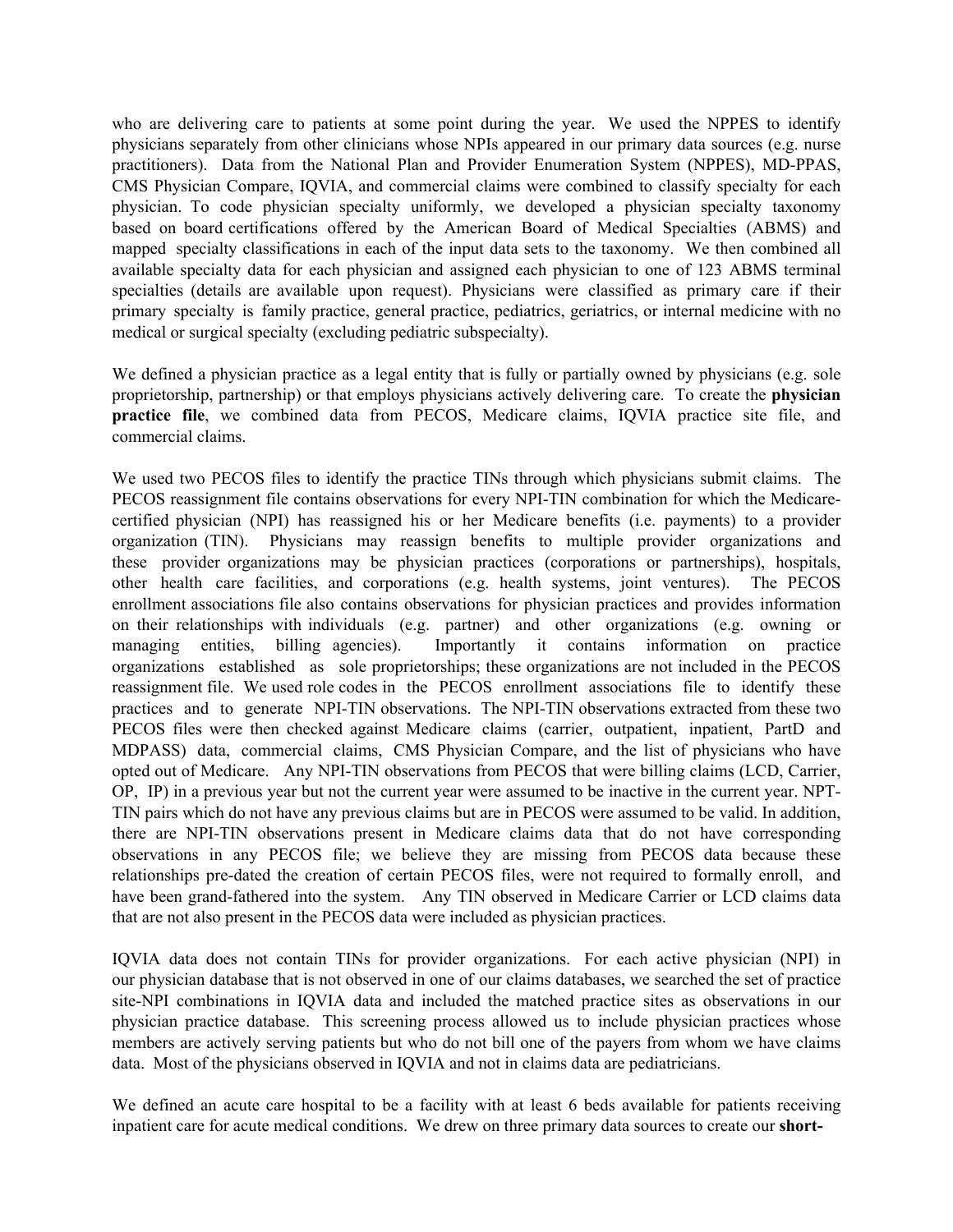**term acute care hospital file**: CMS provider of services (POS) file, IQVIA hospital file, and American Hospital Association (AHA) survey data. None of these data sources are comprehensive and each has limitations. In addition, there is no observation ID that is used consistently in all three sources. A couple of limitations are worth noting. The POS file is generated from administrative data and contains observations on hospitals that are closed or have changed their primary use and no longer provide acute care services (e.g. hospitals that have converted to post-acute care facilities). We used the hospital tracking files available through the Dartmouth Atlas website [\(https://atlasdata.dartmouth.edu/static/supp\\_research\\_data#hospital-research-data\)](https://atlasdata.dartmouth.edu/static/supp_research_data#hospital-research-data) combined with web-based research to address deficiencies in the CMS POS data. CMS allows multiple hospitals with the same owner to report in consolidated form, as a single entity, under one CMS Certification Number (CCN). All information reported in the POS file with the exception of location (e.g. count of beds, services available) refer to the combined set of hospitals reporting under a single unique CCN (usually the CCN of the larger hospital); the address listed for each CCN is the address of the main hospital. The AHA similarly allows a "parent" hospital to fill out one survey for the combination of the parent and "unit" hospitals. In contrast, IQVIA data contain unique observations for each hospital facility but sometimes list units within a hospital (e.g. a pediatric center) as a separate hospital facility. Finally, in each of these hospital datasets, the dominant type of services provided at the hospital (e.g. general acute care, pediatric care, orthopedic surgery, cancer care) is not coded in a comparable fashion.

To overcome the limitations of these individual hospital databases, and to ensure that our hospital data would be comprehensive (i.e. that it would include a unique observation for every short term acute care inpatient facility), we combined data from all three sources using a novel approach. First, because address was the only comparable field included in all three sources, we geocoded the address of each facility included in each hospital database. Second, we grouped observations into location IDs based on their proximity to one another, taking into account any available cross source references (e.g. AHA reports CCNs for some hospitals) and address string comparisons. Third, we created a new hospital service type variable based on the source's original coding of primary service type and string searches of the hospital name. Fourth, within location ID, we combined observations from different sources with the same hospital service type. Fifth, we manually reviewed cases of multiple hospital facilities with the same services type at a given location ID. This set of steps resulted in a hospital file containing a unique observation for each inpatient hospital facility located at a unique address and providing a unique primary service. We created a hospital ID that is consistently coded over time and linked that to the ID variables in each of the source datasets (e.g. CCN, AHA ID, IQVIA ID). The variable for primary service type may take one of the following values: general acute care (medical and surgical), children's, psychiatric (includes hospitals treating substance use disorders), heart, women's, cancer, orthopedic, geriatric, other specialty.

We defined post-acute care (PAC) facilities to include skilled nursing facilities, rehabilitation facilities, home health agencies, and hospice. Because long term acute care facilities are qualitatively different from short term acute care hospitals and may see some of the same types of patients as PAC facilities, we included these providers in the **PAC provider file**. Data on these facilities was extracted from the CMS POS file.

#### Step 2: Identify and Group TINs of Health Care Corporations and their Subsidiaries.

Health systems can be defined empirically as sets of TINs that are a mix of provider TINs and corporate (non-provider) TINs. Many large health care systems have a complex corporate organization in which the constituent provider organizations are owned by corporate subsidiaries which in turn are owned or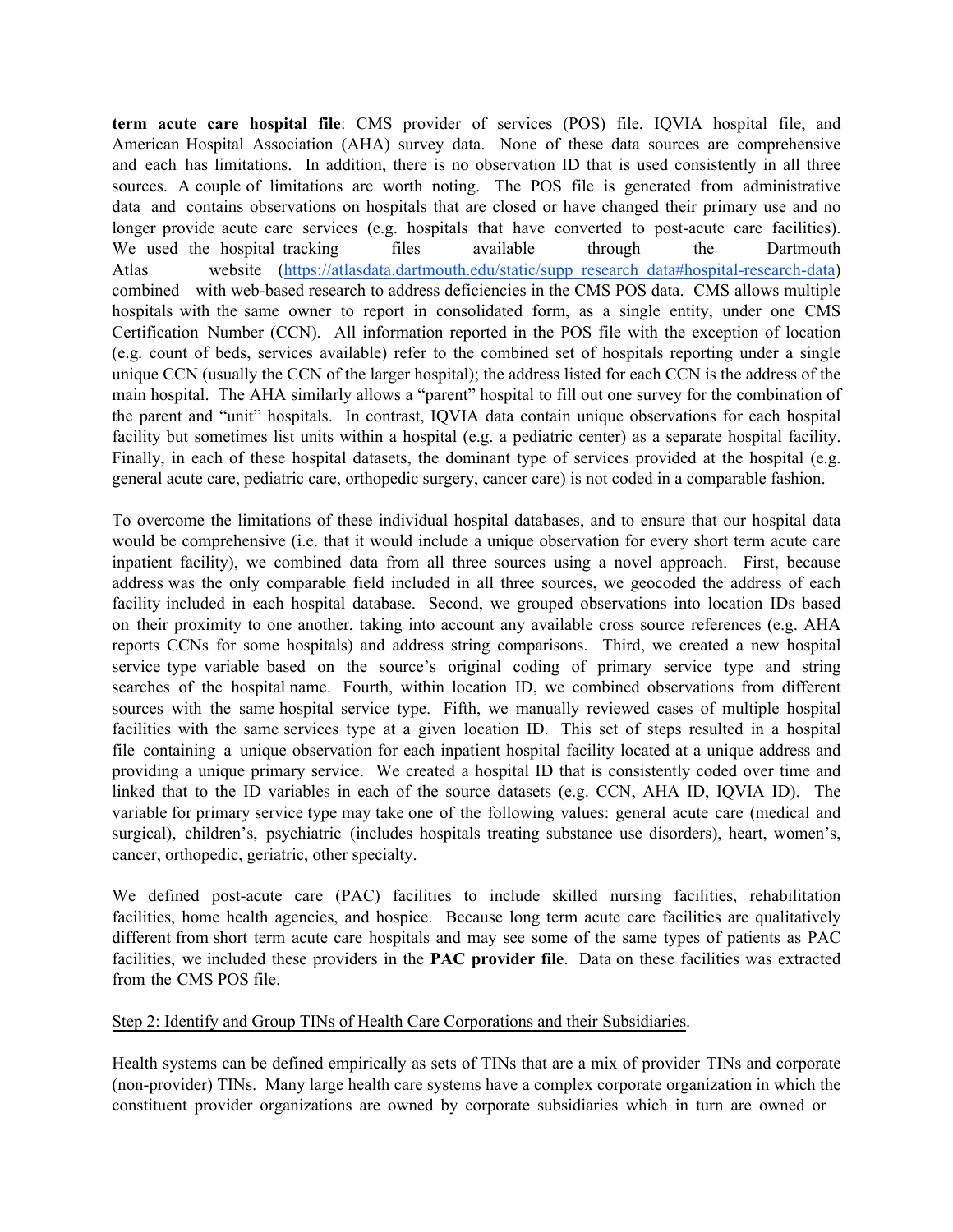governed by a single corporate entity. Most of the TINs in these corporate hierarchies are non-provider corporate TINs.

Occasionally, provider organizations have multiple owners (e.g. they are organized as a joint venture corporation or partially or fully owned by private equity) or affiliations with multiple health care corporations. Multiple owners and affiliations present special challenges to identifying distinct health systems. To avoid combining two or more health systems connected by jointly owned or affiliated providers, we began building our health systems with "wholly-owned" TINs. Wholly-owned TINs have a single owner and can therefore be grouped together to form systems without inadvertently combining otherwise distinct networks of providers. Health system corporate TINs are typically wholly-owned, but provider TINs may be jointly owned or have affiliations with multiple health care corporations that are difficult to distinguish from ownership relationships in PECOS data and other TIN-based datasets.

We used a "top-down" empirical strategy to build networks of wholly owned TINs. The first step was to identify a set of wholly-owned TINs in PECOS data. Chain home offices (CHOs) in PECOS are defined as "[groups] of two or more providers under common ownership or control" (42 CFR 421.404). Based on this legal definition, we are fairly certain that these entities are wholly-owned. The PECOS Chain Home Office Addresses File contains the postal addresses for the PECOS chain home offices. We grouped the TINs corresponding to Chain Home Offices with the same address into a single network.

Academic health systems are another group of wholly-owned TINs. Each school is separately licensed or approved by the state and has its own board of trustees (U.S. Department of Education, ["Organization of](https://www2.ed.gov/about/offices/list/ous/international/usnei/us/postsec-inst.doc)  [U.S. Education: Tertiary Institutions](https://www2.ed.gov/about/offices/list/ous/international/usnei/us/postsec-inst.doc)"). We identified their TINs in PECOS by searching for the words "College" and "University" in providers' legal business names. Since this text-based search yields providers that are not part of academic health systems (e.g., the multi-specialty group University Physicians Group located in New York state), we manually screened for false positives and dropped them from our list of TINs. We then grouped TINs by college, university, or university systems and added these sets of TINs to the list of chain home office TINs.

The second step in creating networks was to combine wholly-owned TINs with the same ownership or managerial control. Some of the wholly-owned TINs on our list, particularly the PECOS chain home offices, are subsystems that together form a single health system (e.g. Ascension Health and Alexian Brothers Health System). To group wholly-owned TINs we used multiple data sources to create a dataset of TIN-TIN pairs related by common ownership or managerial control. The input data sources for this TIN-TIN dataset are:

- *PECOS Chain Home Office Addresses File*. This file contains the postal addresses for the PECOS chain home offices. Some systems and subsystems list the same address(es), which we exploited to put related organizations in common networks.
- *IRS Business Master File.* This file lists related organizations that file a single common tax return. We used these data to group together wholly-owned TINs that are part of the same filings.
- *IRS 990 Filings for Tax-Exempt Entities sourced from both a proprietary data set prepared for us by Guidestar (now Candid) and filings hosted by Amazon Web Services (AWS)*:
	- o Main Form with "Doing Business As" names and website addresses. We grouped together wholly-owned TINs with the same "Doing Business As" names and/or website addresses.
	- o Schedule R with filers' related organizations and their direct controlling entities. We grouped together wholly-owned TINs that appear as filers and/or related organizations with hospitals and subsidiaries listed in Schedule R filings as directly controlled entities. Based on the definition of related organizations and direct controlling entities, we believe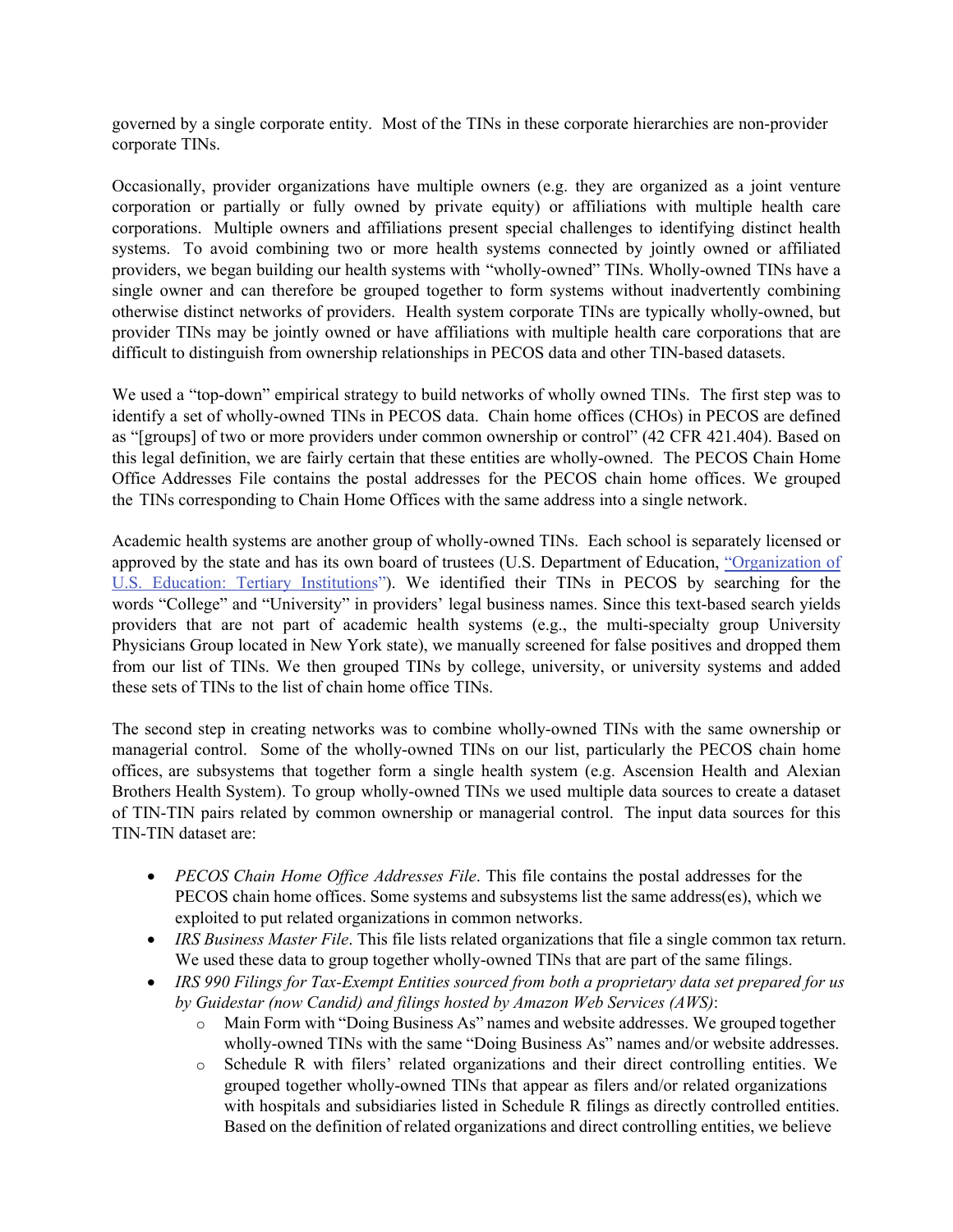TIN pairs constructed from this Schedule R data describe ownership and managerial control and do not constitute mere affiliations. We believe the hospitals that appear these TIN pairs are also wholly-owned entities (because they appear as directly controlled entities of a wholly-owned TIN).

- *Annual SEC10-K Filings.* Exhibit 21 lists each filer's subsidiaries. We used these data, compiled by the non-profit organization CorpWatch, to group together wholly-owned TINs.
- *S&P Capital IQ M&A Transactions.* This file contains many consummated M&A Transactions during our time period. We used these data to group together wholly-owned TINs and/or take them apart to correct for time lags in our other data sources.
- *Irving Levin Associates Deal Search Online Database and Health Care Services Acquisition Reports, 2010 - 2018, editions 17 - 25 (www.healthcaremanda.com).* These data contain announced M&A Transactions, some of which have been consummated. We identified consummated transactions between wholly-owned TINs on our list and used these data (like the S&P Capital IQ M&A Transactions above) to correct for lags in our other data sources.

• *Hand coding.* Through this process, we identified errors in the data that we fixed with hand coding. From these sources we created a single dataset of wholly-owned TIN pairs that are related through common ownership or managerial control relationships. With these pairwise relations, we used R's igraph package to create mutually exclusive groups of TINs. Combining these wholly-owned TINs allowed us to avoid the incorrect combination of corporations linked through joint ventures and other partial ownership arrangements. It also helped us combine systems comprised of several subsystems. At the end of this step, we had a file that grouped together wholly owned TINs that are commonly owned or managed.

## Step 3: Identify TINS for hospitals and PAC facilities and add these providers to networks of owning entities.

To add hospitals and post-acute care facilities to the wholly-owned networks created in step 3, we first identified the TINs used by these facilities for billing and reporting. In POS data, these facilities are identified using CMS Certification Numbers (CCNs). We used data from the PECOS Medicare ID file to find PECOS enrollment IDs for each facility CCN and then used the PECOS main provider file to link each enrollment ID to a facility TIN. Hospital and PAC CCNs may be associated with more than one TIN.

The second step was to create a dataset of TIN-TIN pairs that include at least one hospital TIN and where the TIN pairs are related by common ownership or managerial control (similar to the file of TIN-TIN pairs we created in step 3 to combine wholly-owned TINs into networks). The input data sources for this hospital TIN-TIN dataset are:

- IRS 990 Forms sourced from Guidestar (now Candid) and AWS.
	- o Schedule A with filers' supported organizations. This file contains the supported organizations for IRS 990 filers that are 509(a)(3) organizations.
	- o Schedule H with hospital facilities. This file contains the hospital facilities managed and controlled by IRS 990 filers who are hospital corporations.
	- o Schedule R with (i) TIN pairs between the IRS 990 filer and its related organizations and (ii) TIN pairs between related organizations and their direct controlling entities. We limited TIN pairs to those between hospitals as well as those between our list of whollyowned TINs (from Step 3) and hospitals.
- IRS Business Master File (BMF). A small number of large religious filings not directly connected to health care delivery organizations (the General Conference of Seventh-day Adventists, the Evangelical Lutheran Church in America, the United States Conference of Catholic Bishops, and the Baptist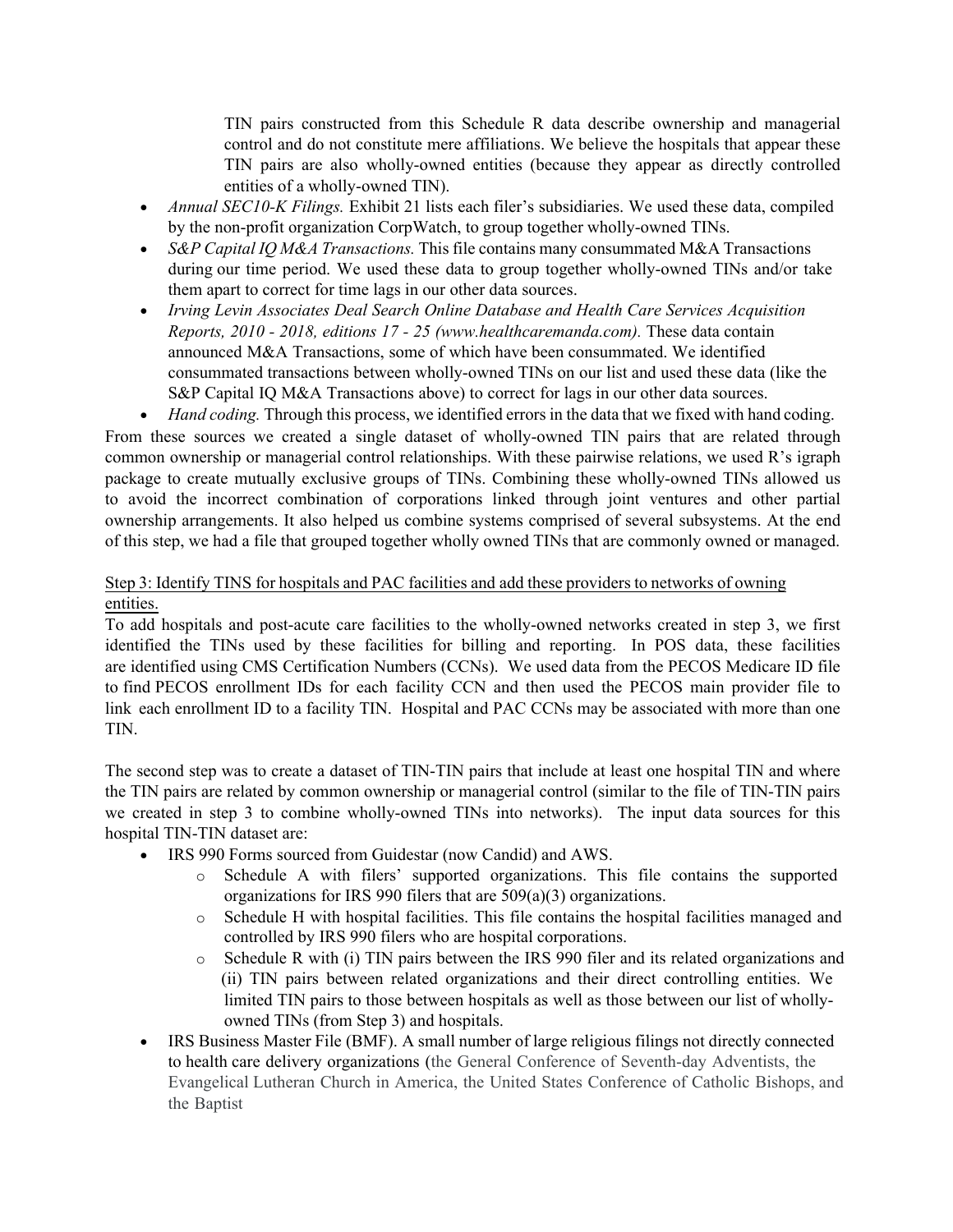Convention of Texas) are dropped. We limited the IRS BMF extract to observations containing TINs of hospitals or wholly-owned chain home office TINS.

- Annual SEC 10-K Filings. We used these data to group together hospitals that have a common owner. We limited TIN pairs to those between our list of wholly-owned TINs and hospitals.
- S&P Capital IQ M&A Transactions. We subset the file for consummated M&A transactions involving hospitals and used these data to correct for lags in other data sources.
- Irving Levin Associates Deal Search Online Database and Health Care Services Acquisition Reports. We used consummated hospital mergers and acquisitions in the files to correct for time lags in our other data sources. As with many of the other files, we limited TIN pairs to those between our list of wholly-owned TINs and hospitals.
- PECOS Enrollment Associations File. We used role codes, which describe the relationships between providers and their managing and owning entities, along with providers' organizational structure (LLC, partnership, etc.) to identify ownership relationships in the data.
- Hand coding. There is a handful of ownership relationships we do not observe in the data. We were able to identify some of them when visually screening our list of TIN pairs. We included these relationships as inputs to the network algorithm.
- Networks of Wholly-Owned TINs (from Step 3). Finally, we used these data because we wanted the hospitals to be linked to one of these networks.

In this hospital TIN-TIN dataset, we identified hospital TINs that are linked to two or more distinct networks of wholly-owned TINs (the output from step 3). It is likely that these hospitals have multiple owners (e.g. joint ventures). We excluded these hospitals at this stage to avoid combining two or more networks connected by jointly owned providers (but added them back in at a later stage).

Using R's igraph network library operating on the hospital TIN-TIN dataset and the dataset containing networks comprised of wholly-owned TINs, we connected hospital TINs to the networks of their owning and managing entities. At this stage we revisited the set of hospital TINs initially linked to multiple networks. For hospitals that are jointly owned, we used ownership percentages from the PECOS enrollment association file and online research to assign the hospitals to the network with majority ownership. For jointly owned hospitals that do not have a majority owner (e.g. Centura Health, Duke LifePoint) we created a new network for each set of hospitals with common multiple owners.

# Step 4: Identify the owning and managing entities for physician practice organizations and add these practices to networks of owning entities.

We identified ownership relationships for physician practices in many of the sources we used to create our list of wholly-owned TINs and the hospital skeleton including: PECOS enrollment associations file, IRS 990s from Guidestar (now Candid) and AWS, BMF data, Annual 10-K Filings, S&P Capital IQ M&A Transactions, Irving Levin Associates Deal Search Online Database and Health Care Services Acquisition Reports, and an updated list of academic medical groups originally created by Pete Welch and colleagues (Welch and Bindman 2016).

In addition, we conducted analyses in Medicare claims data to identify physician practices billing as hospital outpatient departments. We adapted the algorithm developed by Neprash et al. (JAMA 2015; 175(12):1932-39) for identifying physician practices that are financially integrated with hospitals and operate as hospital outpatient departments (HOPDs). After excluding non-physician NPIs and NPIs that bill predominantly for inpatient care (e.g. anesthesiologists, critical care specialists), we matched physician claims in the Carrier file to claims in the Outpatient file based on a combination of beneficiary ID, service date, procedure code, and/or servicing NPI. Claims were classified as HOP (hospital outpatient) claims if: they have a hospital outpatient department place of service code or if a physician claim in the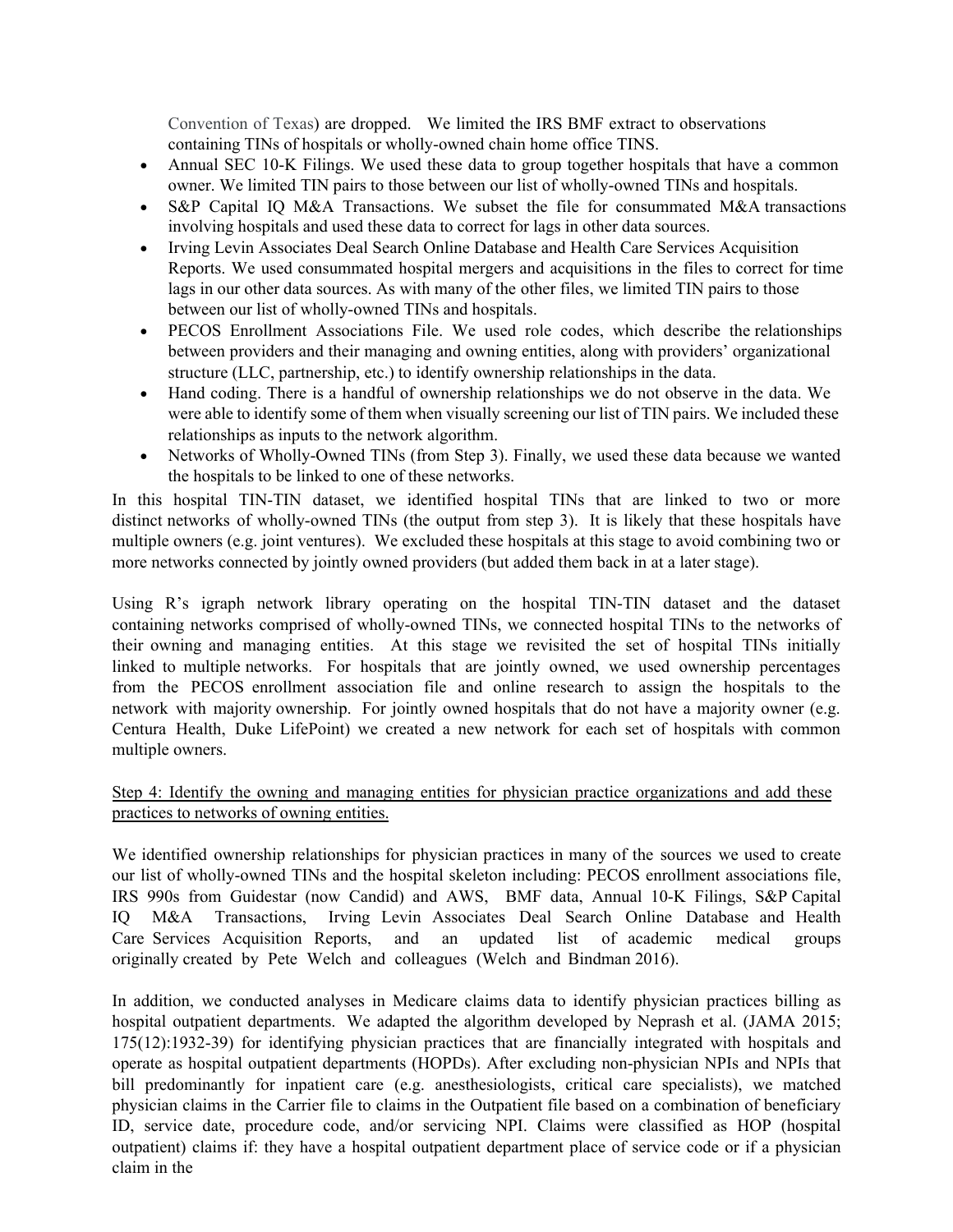carrier file matches a claim in the outpatient file. For each NPI, we computed the percentage of claims delivered in a hospital outpatient setting. For each physician practice TIN containing an NPI billing some portion of their claims as HOP, we computed a measure of how concentrated the NPIs' HOP claims are in a single hospital, or a set of hospitals owned by the same system. We then classified a physician practice TIN as integrated with a hospital based on: 1) % of NPIs in the TIN classified as integrated with a hospital, and 2) the concentration of TIN HOP claims in a hospital or hospital system. For TIN-CCN/ System pairs for which the above criteria are met, we identified physician practice TIN as financially integrated with the CCN with the plurality of matched claims and the physician practice TIN as being a member of the same system as the hospital (CCN).

Analogous to the process outlined in Step 3, we created a dataset of TIN-TIN pairs comprised of a physician practice TIN and the TIN of the entity that owns or manages the practice. Using R's igraph network library operating on the physician practice TIN-TIN dataset and the dataset containing networks comprised of wholly-owned TINs and hospital TINs, we connected physician practice TINs to the networks of their owning and managing entities.

## Step 5: Qualify networks as health systems if they meet the definitional requirements.

The final step in identifying health systems was to ensure that the set of providers associated with each network ID meets the minimum criteria for qualifying as a health system.

#### *Inclusion of a short term general acute care hospital*

We identified short term general acute care hospitals based on the hospital's primary service type (see step 1 for details). Any network containing at least one short-term general acute care hospitals was deemed to have met this criterion.

#### *Inclusion of at least 10 primary care physicians billing primarily to TINs included in the network*

For each primary care physician, we tabulated the number of Medicare and commercial claims billed through each practice TIN. For each network, we then tabulated the number of PCPs that billed a plurality of claims through one of the network's practice TINs. Any network with at least 10 PCPs billing primarily to network practice TINs was deemed to have met this criterion.

#### *Inclusion of at least 50 total physicians billing primarily to TINs included in the network*

For each physician we tabulated the number of Medicare and commercial claims billed through each practice TIN. For each network, we tabulated the total number of physicians that billed a plurality of claims through one of the network's practice TINs. Any network with at least 50 physicians billing primarily to network practice TINs was deemed to have met this criterion.

#### *Minimum set of providers located within a single hospital referral region (HRR)*

Each physician practice and hospital was assigned to a HRR based on zip code. Any network with the minimum set of providers located within a single HRR was qualified as a health system.